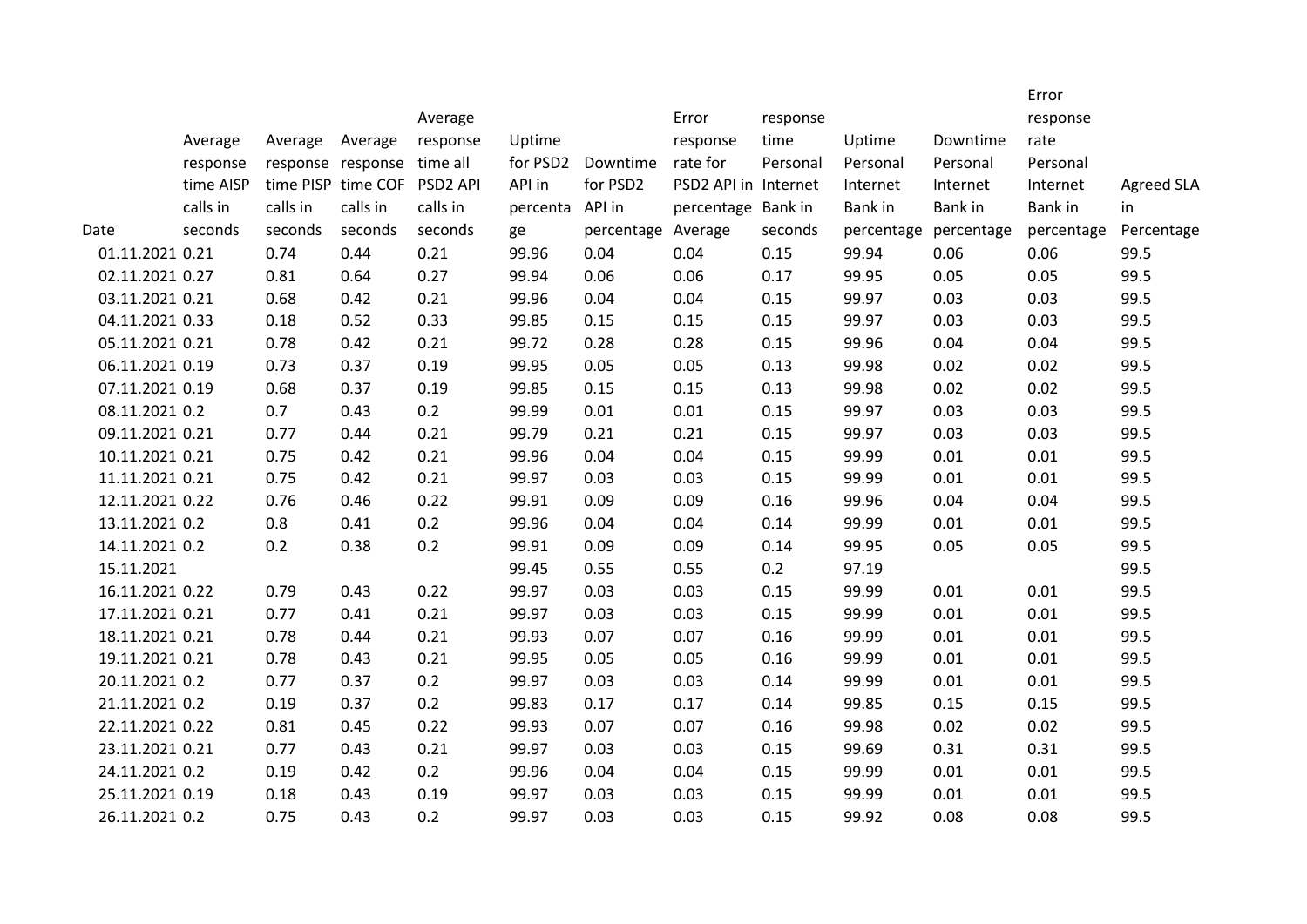| 27.11.2021 0.19 | 0.77 | 0.37 | 0.19 | 99.98 | 0.02 | 0.02 | 0.13 | 99.95 | 0.05 | 0.05 | 99.5   |
|-----------------|------|------|------|-------|------|------|------|-------|------|------|--------|
| 28.11.2021 0.18 | 0.74 | 0.35 | 0.35 | 99.87 | 0.13 | 0.13 | 0.16 | 99.93 | 0.07 | 0.07 | 99.5   |
| 29.11.2021 0.19 | 0.78 | 0.44 | 0.19 | 99.97 | 0.03 | 0.03 | 0.15 | 99.99 | 0.01 | 0.01 | 99.5   |
| 30.11.2021 0.2  | 0.2  | 0.43 | 0.2  | 99.96 | 0.04 | 0.04 | 0.14 | 99.92 | 0.08 | 0.08 | 99.5   |
| 01.12.2021 0.2  | 0.72 | 0.6  | 0.2  | 99.17 | 0.83 | 0.83 | 0.14 | 99.97 | 0.03 | 0.03 | 99.5   |
| 02.12.2021 0.2  | 0.71 | 0.43 | 0.2  | 99.93 | 0.07 | 0.07 | 0.15 | 99.95 | 0.05 | 0.05 | 99.5   |
| 03.12.2021 0.2  | 0.72 | 0.42 | 0.2  | 99.97 | 0.03 | 0.03 | 0.14 | 99.98 | 0.02 | 0.02 | 99.5   |
| 04.12.2021 0.19 | 0.68 | 0.38 | 0.19 | 99.97 | 0.03 | 0.03 | 0.13 | 99.99 | 0.01 | 0.01 | 99.5   |
| 05.12.2021 0.19 | 0.22 | 0.36 | 0.19 | 99.79 | 0.21 | 0.21 | 0.13 | 99.98 | 0.02 | 0.02 | 99.5   |
| 06.12.2021 0.23 | 0.74 | 0.43 | 0.23 | 99.92 | 0.08 | 0.08 | 0.14 | 99.99 | 0.01 | 0.01 | 99.5   |
| 07.12.2021 0.2  | 0.77 | 0.42 | 0.2  | 99.96 | 0.04 | 0.04 | 0.14 | 99.99 | 0.01 | 0.01 | 99.5   |
| 08.12.2021 0.2  | 0.19 | 0.42 | 0.2  | 99.96 | 0.04 | 0.04 | 0.14 | 99.99 | 0.01 | 0.01 | 99.5   |
| 09.12.2021 0.2  | 0.75 | 0.47 | 0.2  | 99.98 | 0.02 | 0.02 | 0.14 | 99.99 | 0.01 | 0.01 | 99.5   |
| 10.12.2021 0.2  | 0.73 | 0.52 | 0.2  | 99.76 | 0.24 | 0.24 | 0.15 | 99.99 | 0.01 | 0.01 | 99.5   |
| 11.12.2021 0.19 | 0.75 | 0.38 | 0.19 | 99.93 | 0.07 | 0.07 | 0.13 | 99.99 | 0.01 | 0.01 | 99.5   |
| 12.12.2021 0.18 | 0.71 | 0.35 | 0.18 | 98.45 |      |      | 0.12 | 99.99 | 0.01 | 0.01 | 99.5   |
| 13.12.2021 0.2  | 0.72 | 0.47 | 0.2  | 99.97 | 0.03 | 0.03 | 0.15 | 99.98 | 0.02 | 0.02 | 99.5   |
| 14.12.2021 0.21 | 0.19 | 0.46 | 0.21 | 99.95 | 0.05 | 0.05 | 0.15 | 99.96 | 0.04 | 0.04 | 99.5   |
| 15.12.2021 0.2  | 0.19 | 0.46 | 0.2  | 99.92 | 0.08 | 0.08 | 0.14 | 99.92 | 0.08 | 0.08 | 99.5   |
| 16.12.2021 0.21 | 0.79 | 0.49 | 0.21 | 99.9  | 0.1  | 0.1  | 0.14 | 99.99 | 0.01 | 0.01 | 99.5   |
| 17.12.2021 0.2  | 0.2  | 0.43 | 0.2  | 99.97 | 0.03 | 0.03 | 0.14 | 99.99 | 0.01 | 0.01 | 99.5   |
| 18.12.2021 0.19 | 0.84 | 0.37 | 0.19 | 99.97 | 0.03 | 0.03 | 0.13 | 99.99 | 0.01 | 0.01 | 99.5   |
| 19.12.2021 0.18 | 0.19 | 0.36 | 0.18 | 99.95 | 0.05 | 0.05 | 0.12 | 99.99 | 0.01 | 0.01 | 99.5   |
| 20.12.2021 0.2  | 0.75 | 0.47 | 0.2  | 99.97 | 0.03 | 0.03 | 0.14 | 99.99 | 0.01 | 0.01 | 99.5   |
| 21.12.2021      |      |      |      | 98.99 |      |      | 0.15 | 99.99 | 0.01 | 0.01 | 99.5   |
| 22.12.2021 0.21 | 0.78 | 0.43 | 0.21 | 99.94 | 0.06 | 0.06 | 0.16 | 99.99 | 0.01 | 0.01 | 99.5   |
| 23.12.2021 0.21 | 0.19 | 0.41 | 0.21 | 99.95 | 0.05 | 0.05 | 0.15 |       | 100  | 0    | 0 99.5 |
| 24.12.2021 0.2  | 0.77 | 0.38 | 0.2  | 99.93 | 0.07 | 0.07 | 0.13 | 99.99 | 0.01 | 0.01 | 99.5   |
| 25.12.2021 0.19 | 0.19 | 0.35 | 0.19 | 99.92 | 0.08 | 0.08 | 0.13 |       | 100  | 0    | 0 99.5 |
| 26.12.2021 0.19 | 0.72 | 0.36 | 0.19 | 99.97 | 0.03 | 0.03 | 0.13 | 99.99 | 0.01 | 0.01 | 99.5   |
| 27.12.2021 0.2  | 0.77 | 0.44 | 0.2  | 99.95 | 0.05 | 0.05 | 0.15 | 99.98 | 0.02 | 0.02 | 99.5   |
| 28.12.2021 0.21 | 0.77 | 0.43 | 0.21 | 99.88 | 0.12 | 0.12 | 0.15 | 99.98 | 0.02 | 0.02 | 99.5   |
| 29.12.2021 0.2  | 0.76 | 0.42 | 0.2  | 99.85 | 0.15 | 0.15 | 0.16 | 99.71 | 0.29 | 0.29 | 99.5   |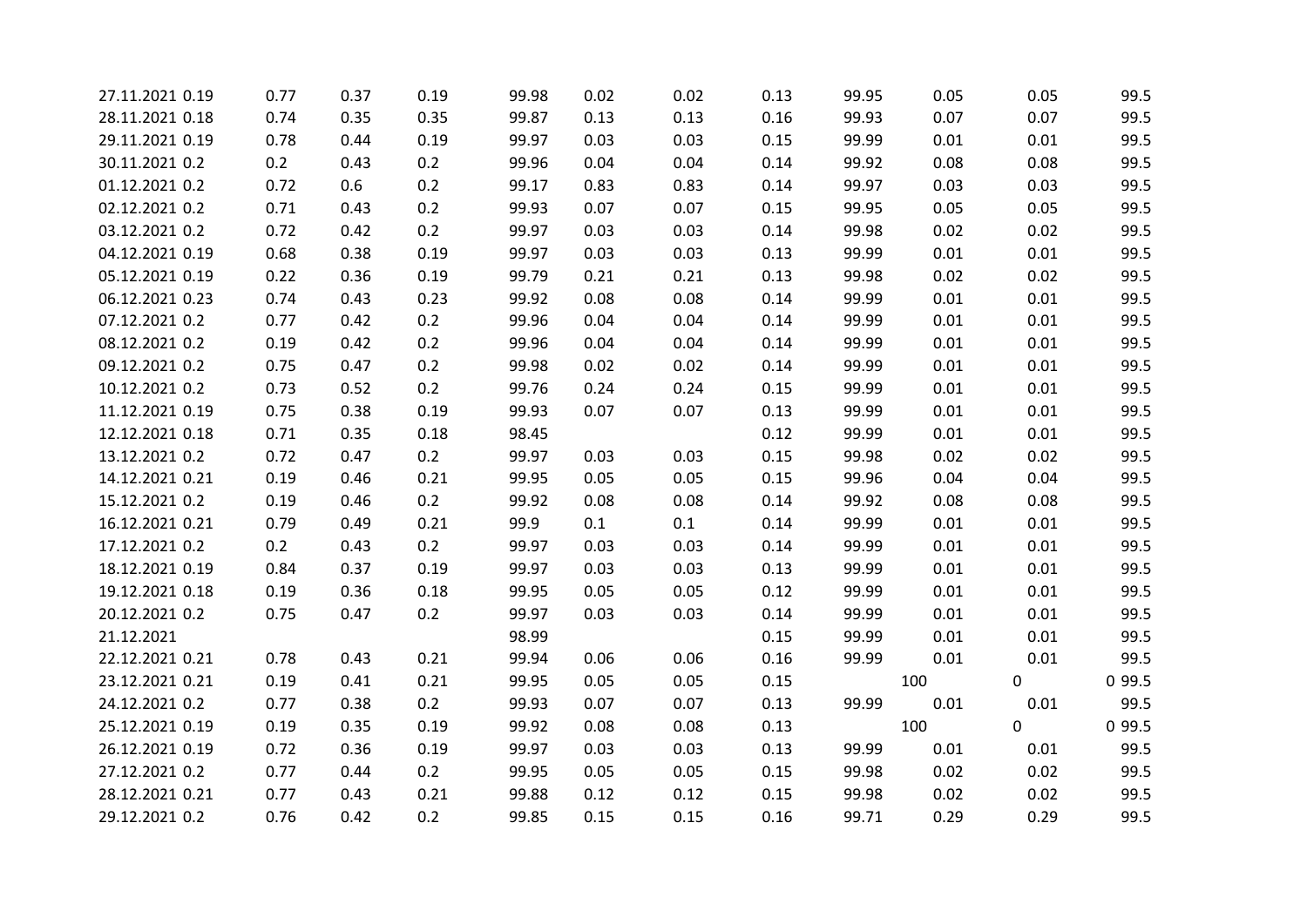| 30.12.2021 0.21 | 0.78 | 0.42 | 0.21 | 99.89 | 0.11 | 0.11 | 0.15 | 99.99 | 0.01 | 0.01 | 99.5   |
|-----------------|------|------|------|-------|------|------|------|-------|------|------|--------|
| 31.12.2021 0.2  | 0.19 | 0.41 | 0.2  | 99.93 | 0.07 | 0.07 | 0.14 |       | 100  | 0    | 0 99.5 |
| 01.01.2022 0.19 | 0.75 | 0.36 | 0.19 | 99.89 | 0.11 | 0.11 | 0.13 | 99.99 | 0.01 | 0.01 | 99.5   |
| 02.01.2022 0.19 | 0.71 |      | 0.19 | 99.86 | 0.14 | 0.14 | 0.14 | 99.99 | 0.01 | 0.01 | 99.5   |
| 03.01.2022 0.22 | 0.8  | 0.46 | 0.22 | 99.92 | 0.08 | 0.08 | 0.17 | 99.99 | 0.01 | 0.01 | 99.5   |
| 04.01.2022 0.21 | 0.87 | 0.47 | 0.87 | 99.87 | 0.13 | 0.13 | 0.46 | 99.99 | 0.01 | 0.01 | 99.5   |
| 05.01.2022 0.21 | 0.88 | 0.45 | 0.21 | 99.87 | 0.13 | 0.13 | 0.16 | 99.99 | 0.01 | 0.01 | 99.5   |
| 06.01.2022 0.21 | 0.19 | 0.45 | 0.21 | 99.91 | 0.09 | 0.09 | 0.16 | 99.99 | 0.01 | 0.01 | 99.5   |
| 07.01.2022 0.21 | 0.82 | 0.46 | 0.21 | 99.93 | 0.07 | 0.07 | 0.16 |       | 100  | 0    | 0 99.5 |
| 08.01.2022 0.2  | 0.19 | 0.38 | 0.2  | 99.92 | 0.08 | 0.08 | 0.14 | 99.99 | 0.01 | 0.01 | 99.5   |
| 09.01.2022 0.2  | 0.77 | 0.39 | 0.2  | 99.91 | 0.09 | 0.09 | 0.14 |       | 100  | 0    | 0 99.5 |
| 10.01.2022 0.22 | 0.19 | 0.56 | 0.95 | 99.97 | 0.03 | 0.03 | 0.39 | 99.99 | 0.01 | 0.01 | 99.5   |
| 11.01.2022 0.21 | 0.2  | 0.47 | 0.21 | 99.94 | 0.06 | 0.06 | 0.16 | 99.98 | 0.02 | 0.02 | 99.5   |
| 12.01.2022 0.25 | 0.2  | 0.51 | 0.25 | 99.86 | 0.14 | 0.14 | 0.16 | 99.99 | 0.01 | 0.01 | 99.5   |
| 13.01.2022 0.21 | 0.82 | 0.47 | 0.21 | 99.96 | 0.04 | 0.04 | 0.16 | 99.99 | 0.01 | 0.01 | 99.5   |
| 14.01.2022 0.21 | 0.77 | 0.49 | 0.21 | 99.91 | 0.09 | 0.09 | 0.16 | 99.99 | 0.01 | 0.01 | 99.5   |
| 15.01.2022 0.2  | 0.19 | 0.39 | 0.2  | 99.84 | 0.16 | 0.16 | 0.14 | 99.98 | 0.02 | 0.02 | 99.5   |
| 16.01.2022 0.22 | 0.91 | 0.44 | 0.52 | 99.69 | 0.31 | 0.31 | 0.33 | 99.61 | 0.39 | 0.39 | 99.5   |
| 17.01.2022 0.22 | 0.19 | 0.48 | 0.22 | 99.55 | 0.45 | 0.45 | 0.16 | 99.93 | 0.07 | 0.07 | 99.5   |
| 18.01.2022 0.22 | 0.83 | 0.49 | 0.22 | 99.92 | 0.08 | 0.08 | 0.16 | 99.99 | 0.01 | 0.01 | 99.5   |
| 19.01.2022 0.2  | 0.77 | 0.54 | 0.2  | 99.91 | 0.09 | 0.09 | 0.15 | 99.97 | 0.03 | 0.03 | 99.5   |
| 20.01.2022 0.2  | 0.19 | 0.49 | 0.2  | 99.93 | 0.07 | 0.07 | 0.15 | 99.99 | 0.01 | 0.01 | 99.5   |
| 21.01.2022 0.21 | 0.19 | 0.48 | 0.37 | 99.93 | 0.07 | 0.07 | 0.35 | 99.99 | 0.01 | 0.01 | 99.5   |
| 22.01.2022 0.21 | 0.76 | 0.41 | 0.21 | 99.91 | 0.09 | 0.09 | 0.15 |       | 100  | 0    | 0 99.5 |
| 23.01.2022 0.2  | 0.73 | 0.42 | 0.2  | 99.92 | 0.08 | 0.08 | 0.14 | 99.95 | 0.05 | 0.05 | 99.5   |
| 24.01.2022 0.21 | 0.74 | 0.51 | 0.21 | 99.94 | 0.06 | 0.06 | 0.16 | 99.99 | 0.01 | 0.01 | 99.5   |
| 25.01.2022 0.21 | 0.79 | 0.47 | 0.21 | 99.92 | 0.08 | 0.08 | 0.16 | 99.67 | 0.33 | 0.33 | 99.5   |
| 26.01.2022 0.21 | 0.77 | 0.47 | 0.21 | 99.94 | 0.06 | 0.06 | 0.16 | 99.99 | 0.01 | 0.01 | 99.5   |
| 27.01.2022 0.21 | 0.19 | 0.52 | 0.21 | 99.91 | 0.09 | 0.09 | 0.16 | 99.99 | 0.01 | 0.01 | 99.5   |
| 28.01.2022 0.21 | 0.82 | 0.49 | 0.21 | 99.95 | 0.05 | 0.05 | 0.16 |       | 100  | 0    | 0 99.5 |
| 29.01.2022 0.2  | 0.2  | 0.41 | 0.2  | 99.87 | 0.13 | 0.13 | 0.15 | 99.99 | 0.01 | 0.01 | 99.5   |
| 30.01.2022 0.2  | 0.2  | 0.42 | 0.2  | 99.93 | 0.07 | 0.07 | 0.14 |       | 100  | 0    | 0 99.5 |
| 31.01.2022 0.23 | 0.19 | 0.49 | 0.23 | 99.91 | 0.09 | 0.09 | 0.18 | 99.98 | 0.02 | 0.02 | 99.5   |